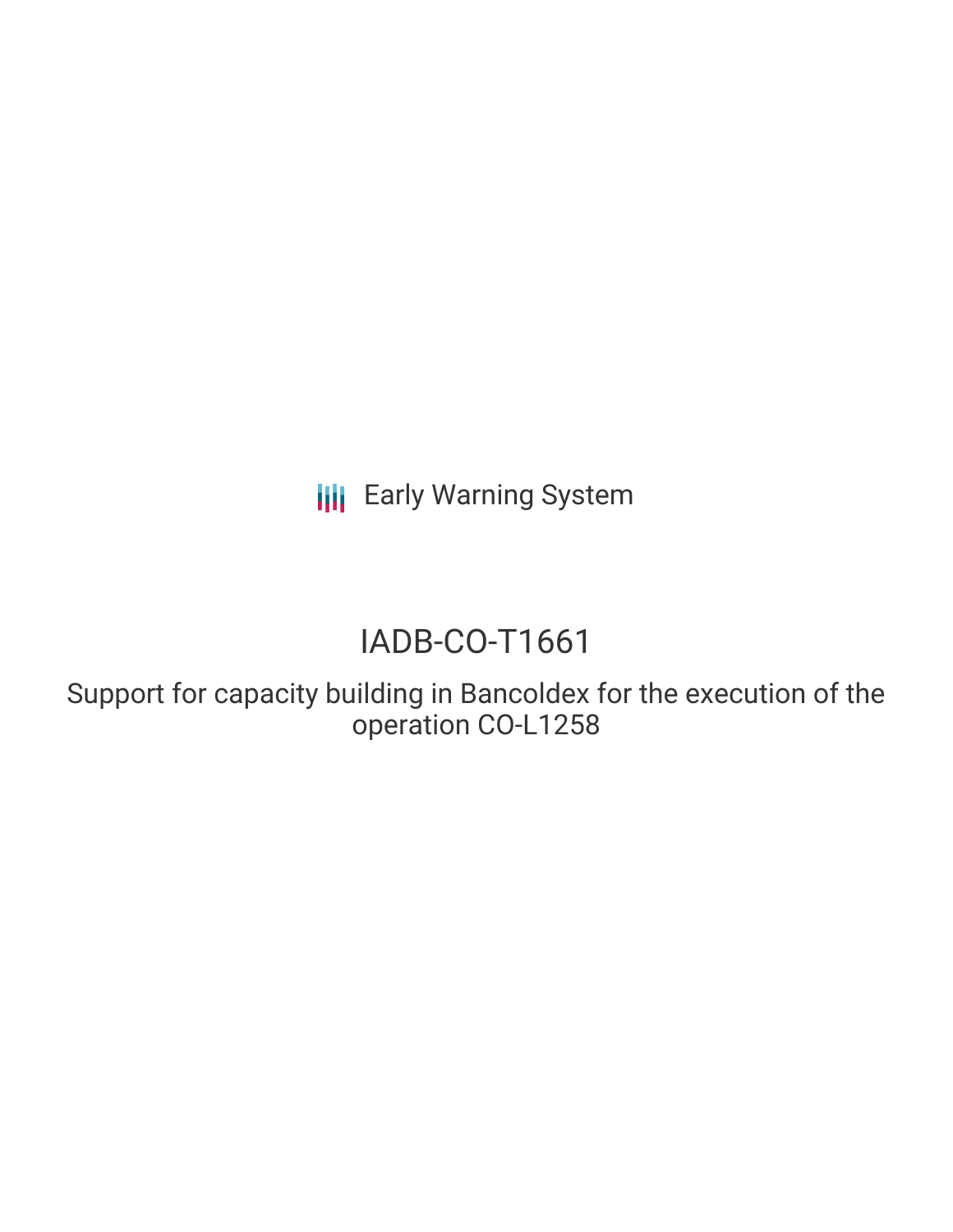

### **Quick Facts**

| <b>Countries</b>               | Colombia                                               |
|--------------------------------|--------------------------------------------------------|
| <b>Financial Institutions</b>  | Inter-American Development Bank (IADB)                 |
| <b>Status</b>                  | Approved                                               |
| <b>Bank Risk Rating</b>        | U                                                      |
| <b>Borrower</b>                | Government of Colombia                                 |
| <b>Sectors</b>                 | Climate and Environment, Energy, Technical Cooperation |
| Investment Type(s)             | <b>Advisory Services</b>                               |
| <b>Investment Amount (USD)</b> | $$0.20$ million                                        |
| <b>Project Cost (USD)</b>      | \$0.20 million                                         |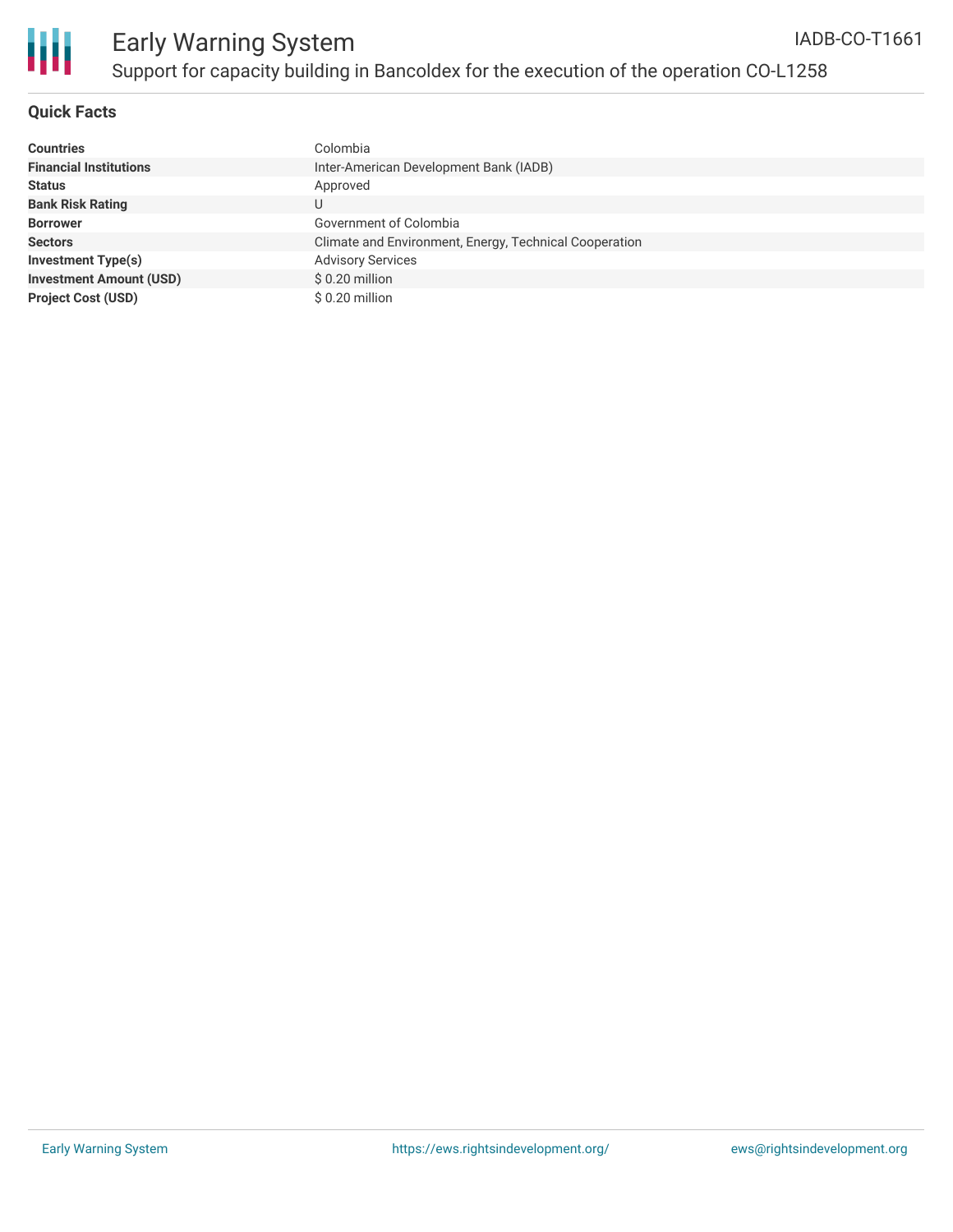

## **Project Description**

This Technical Cooperation (TC) has the objective to support Bancoldex in the capacity building for the evaluation and the financial structuring of energy projects for the Colombian energy transition. Additionally, support the capacity building on topics of gender, environmental and social management.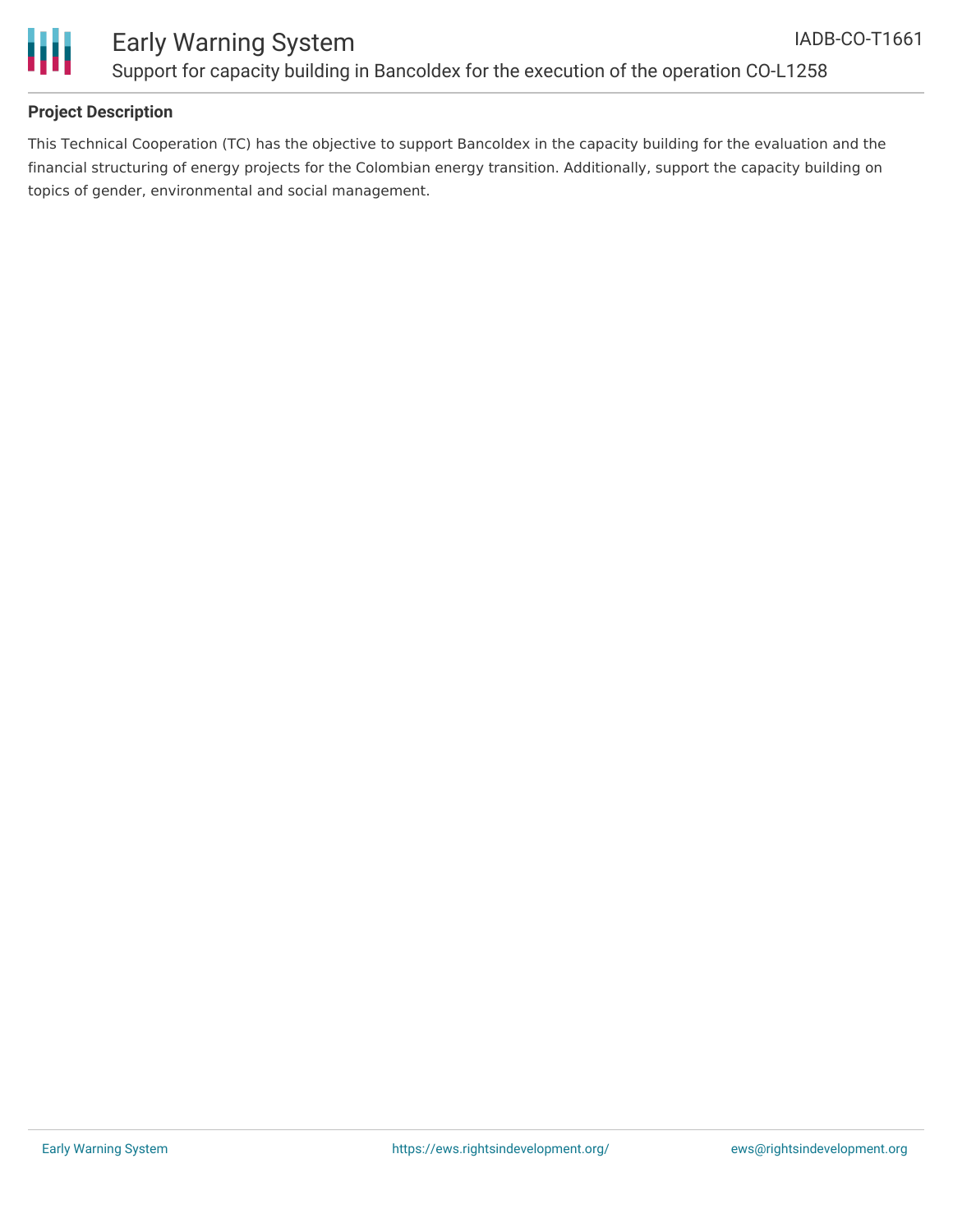

#### Early Warning System Support for capacity building in Bancoldex for the execution of the operation CO-L1258 IADB-CO-T1661

#### **Investment Description**

• Inter-American Development Bank (IADB)